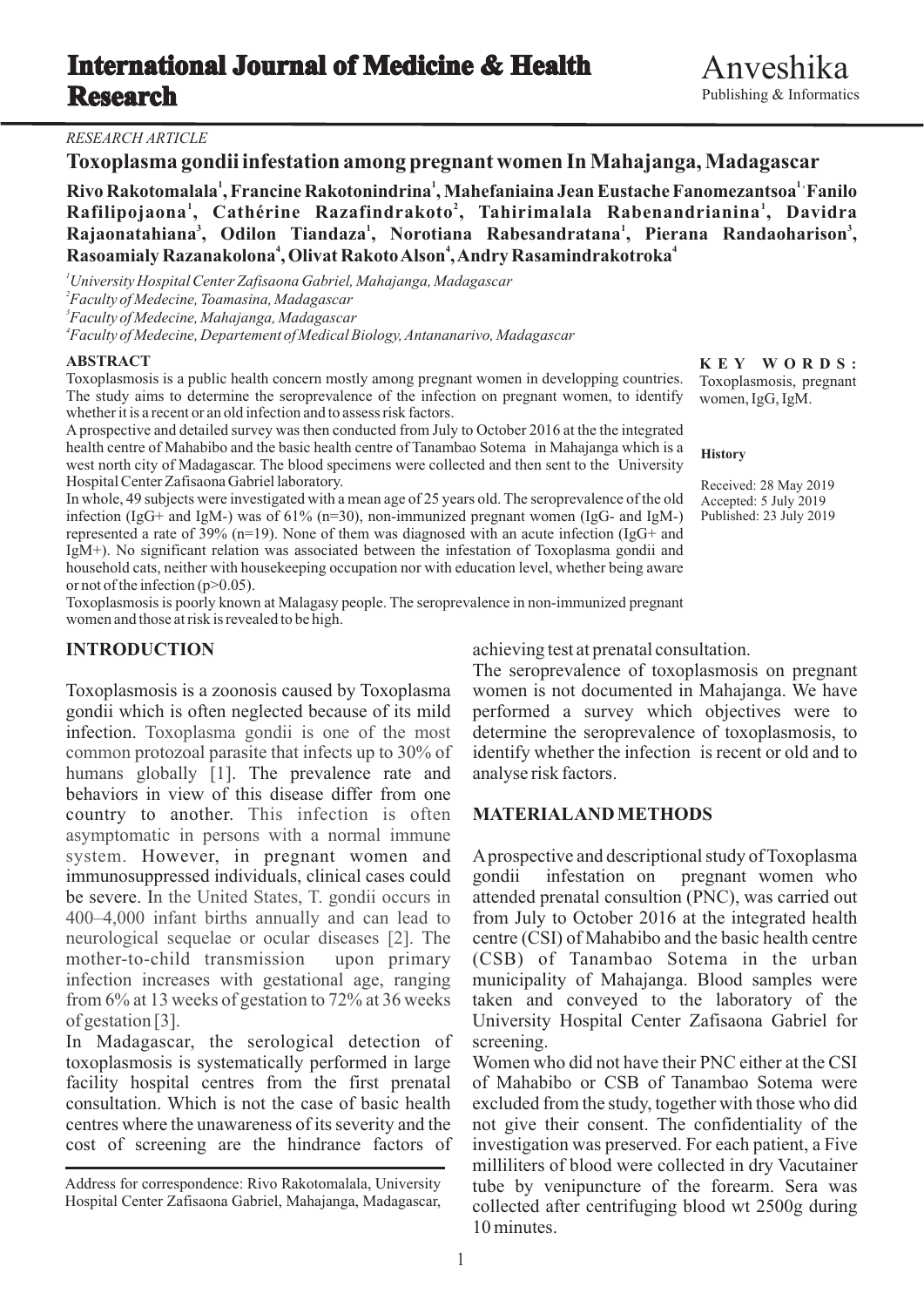An Enzyme Linked Immunosorbent Assay (ELISA) was performed using a qualitative screening of Toxoplasma gondii IgM and IgG antibodies (Kit Mediff France).

## **RESULTS**

A total of 49 pregnant women were included with an average age of 25 years (Table I, Table II, Table III, Figure 1).



Figure 1: Seroprevalence of Toxoplasma gondii infestation.

|  |  | Table 1 : Age of pregnant women. |  |
|--|--|----------------------------------|--|
|--|--|----------------------------------|--|

|             | <b>Total</b><br>N(%) | $\lg G (+)$<br>$n\left(\frac{0}{0}\right)$ | $\lg G$ (- )<br>$n\left(\frac{0}{0}\right)$ |
|-------------|----------------------|--------------------------------------------|---------------------------------------------|
| Age group   | 49 (100%)            | 30(61%)                                    | $19(39\%)$                                  |
| < 15        | $01(2\%)$            | 01(3%)                                     | 00                                          |
| $[15 - 19]$ | 19(39%)              | $12(40\%)$                                 | 07(37%)                                     |
| $[20 - 24]$ | 9(18%)               | 5(17%)                                     | 04(21%)                                     |
| $[25 - 29]$ | 14(29%)              | 8(27%)                                     | 06(32%)                                     |
| $[30 - 34]$ | 04(8%)               | $03(10\%)$                                 | 01(5%)                                      |
| $= 35$      | 02(4%)               | 01(3%)                                     | 01(5%)                                      |

*http://advancejournals.org/International-Journal-of-Medicine-and-Health-Research/*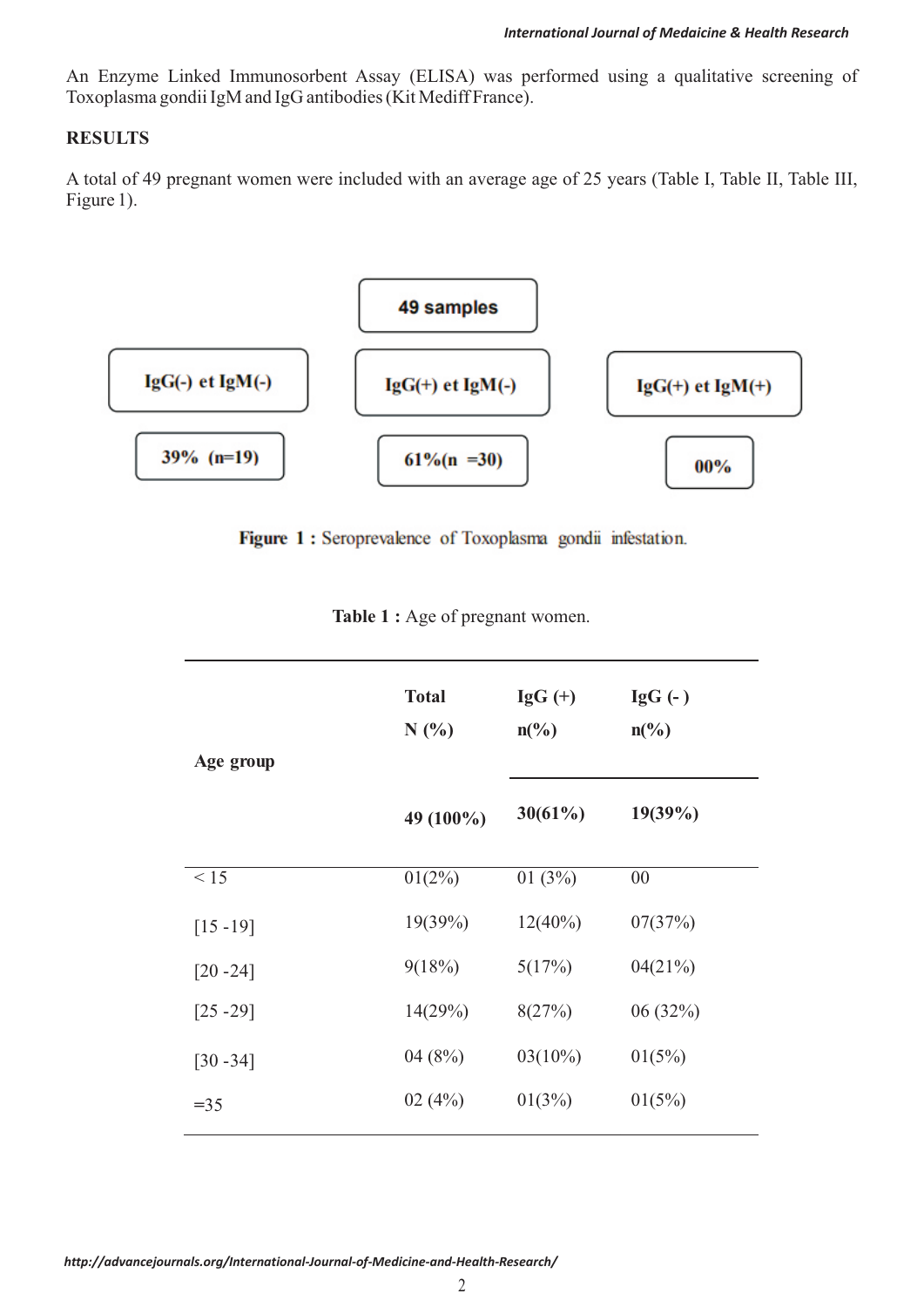| Week of amenorrheas | <b>Total</b><br>N(%) | $IgG (+)$<br>$n\left(\frac{0}{0}\right)$ | $\lg G$ (- )<br>$n\left(\frac{0}{0}\right)$ |
|---------------------|----------------------|------------------------------------------|---------------------------------------------|
|                     | 49 (100%)            | $30(61\%)$                               | $19(39\%)$                                  |
| $[10 - 20]$         | $15(31\%)$           | 11(37%)                                  | 04(21%)                                     |
| $[21 - 30]$         | 32(65%)              | 19(63%)                                  | $13(68\%)$                                  |
| >30                 | 2(4%)                | 00                                       | $02(11\%)$                                  |

Table 2 : Gestational age.

**Table 3 :** Study of factors associated with Toxoplasmosis.

| <b>Variables</b>          | <b>Total</b><br>N(%) | $IgG$ (+)<br>$n\left(\frac{0}{0}\right)$ | $IgG(-)$<br>$n\left(\frac{0}{0}\right)$ | p value |
|---------------------------|----------------------|------------------------------------------|-----------------------------------------|---------|
|                           | 49 (100%)            | 30 $(61\%)$                              | 19 (39%)                                |         |
| Presence of domestic cat  |                      |                                          |                                         | 0.11    |
| Yes                       | $15(31\%)$           | $12(40\%)$                               | 03(15%)                                 |         |
| N <sub>0</sub>            | 34 (69 %)            | $18(60\%)$                               | 16(85%)                                 |         |
| Housekeeping              |                      |                                          |                                         | 0.76    |
| occupation                |                      |                                          |                                         |         |
| Yes                       | 28(57%)              | $18(60\%)$                               | 10(53%)                                 |         |
| N <sub>o</sub>            | 21(43%)              | $12(40\%)$                               | 09 (47%)                                |         |
| <b>Iliterate</b> level of |                      |                                          |                                         | 0.51    |
| education                 |                      |                                          |                                         |         |
| Yes                       | 02(04%)              | 02(07%)                                  | 00                                      |         |
| N <sub>0</sub>            | 47 (96%)             | 28 (93%)                                 | $19(100\%)$                             |         |
| Knowledge in              |                      |                                          |                                         | 1.00    |
| <b>Toxoplasmosis</b>      |                      |                                          |                                         |         |
| Yes                       | $01(02\%)$           | 01(03%)                                  | 00                                      |         |
| No                        | 48(98%)              | 29(97%)                                  | $19(100\%)$                             |         |
| Abortion of story         | 49(100%)             | 30(61%)                                  | $19(39\%)$                              | 1.0     |
| None                      | 36(74%)              | 22(73%)                                  | 14(74%)                                 |         |
| Once                      | 09(18%)              | 05(17%)                                  | 04(21%)                                 |         |
| More than once            | $04(08\%)$           | $03(10\%)$                               | $01(05\%)$                              |         |
| Number of pregnancies     | 42 (100%)            | 23(55%)                                  | 19(45%)                                 | 0.79    |
| 1                         | 20(48%)              | 12(52%)                                  | 08(42%)                                 |         |
| >1                        | 22(52%)              | 11(48%)                                  | $11(58\%)$                              |         |

*http://advancejournals.org/International-Journal-of-Medicine-and-Health-Research/*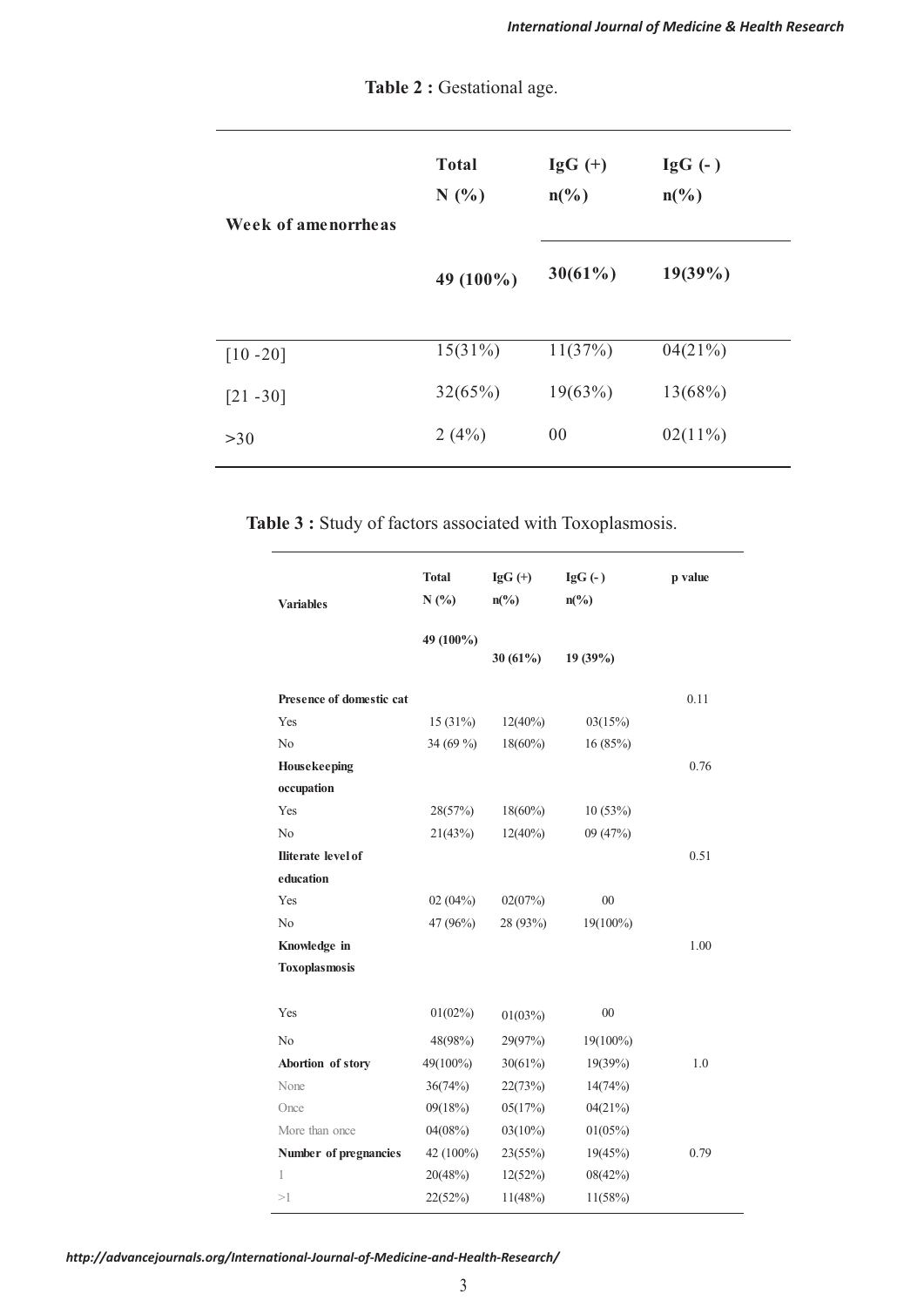The seroprevalance rate of toxoplasma is very high, When referring to conclusion drawn from analysis, with 61% (Figure 1). It varies from country to serum screening is a key step of preventing countries but remains very significant over the congenital toxoplasmosis, as it could dictate future world, as 68.6% in Brazil [4], 70% in Cameroun [5], behaviors, and move for both prenatal and postnatal and 82.3% in Ethiopia [6]. Some literatures reported measures taking. Toxoplasmosis is less known. A that contact with cats and soil [6], consumption of large number of malagasy women under pregnancy uncooked vegetables and failure to acquire safe showed anti-toxoplasma IgG in their serum. This source of water [5] were among risk factors for study has also pointed out the high prevalence rate T.gondii infestation. As for others, contact with among non-immunized pregnant women who were household cats was not linked to the chance of exposed to risk of congenital complications. getting the infection as mentioned in this study (Table III) the same was also reported in Japan [7] or **REFERENCES** in Tanzania [8] and in Nigeria [9]. A risk of infection might exist when there is close contact with cats or [1]. Remington JS, McLeod R, Thulliez P, with their feces that remain in the environment for at Desmonts G. Toxoplasmosis. In: Remington least 24h so that the oocysts sporulate and become JS, Klein G, Wilson C, Baker C, editors. infective [10]. No significance was related between Infectious Disease of the Fetus and Newborn the risk of infection with Toxoplasma and the level of Infant. 6th ed. Philadelphia: W.B. Saunders. education, « housekeeping» occupation or the 2010. pp. 947–1091. awareness of its transmission (Table II). Moreover, [2]. Jones JL, Parise ME, Fiore AE. Neglected women with lower level of education were parasitic infections in the United States: considered as predictor of Toxoplasma infection toxoplasmosis. Am J Trop Med Hyg. [11]. Transmission occured mostly through fecal- 2014;90: 794–799. oral route, so women might get infected regardless of [3]. Dunn D, Wallon M, Peyron F, Petersen E, her occupation, or awareness of modes of Peckham C, Gilbert R. Mother-to-child transmission, but it would be much better if it transmission of toxoplasmosis: risk estimates occured before pregnancy. for clinical counselling. Lancet. 1999;353:

Infection before pregnancy benefits to the fetus since 1829–1833. the mother is being immunized. Conversely, the IgM [4]. Susann S, Nina B, Andreas W, Jörg H, Liana detected during pregnancy is a potential risk of A, Heliane R, et al. Prevalence and Risk congenital T. gondii infection. All along this study, Factors of Toxoplasmosis among Pregnant no pregnant women had any recent infection Women in Fortaleza, Northeastern Brazil, (positive IgM). Which case was as well reported in  $\mu$  Am. J. Trop. Med. Hyg. 2010; 83(3): Turkey [12]. Nevertheless, those IgM might be 528–533. slightly positive with a low prevalence as it was [5]. Anna L , Njunda, Jules CN, Assob, Dickson reported in Ethiopia with 3% [6], 1.1% in Algeria S, Nsagha, et al. Seroprevalence of reported in Ethiopia with  $3\%$  [6],  $1.1\%$  in Algeria [13] and 0.25% in Japan [7]. Toxoplasma gondii infection among pregnant

The risk of mother-to-child transmission is around women in Cameroon. JPH Africa 2011 ; 29% but it could vary depending on age of pregnancy 2(24): 97-101.  $(6\%$  during the first trimester to about 80 % at the [6]. Abamecha F, Awel A. Seroprevalence and end term of pregnancy) while the severity of the risk factors of Toxoplasma gondii infection in disease evolves in an opposite direction [14]. Most of pregnant women following antenatal care at pregnant women with 20 to 30 weeks of amenorrhea, Mizan Aman General Hospital, Bench Maji were carrier of IgG antibodies (Table II). Neither any Zone (BMZ), Ethiopia. BMC Infect Dis. relation was found between toxoplasmosis and age 2016; 16(1): 460. of pregnancy at consultation, nor with the number of [7]. Sakikawa M, Noda S, Hanaoka M, pregnancies, or with abortion. Similar remarks were Nakayama H, Hojo S, et al. Anti-Toxoplasma as well noticed in Benin and in Iran [15,11]. Antibody Prevalence, Primary Infection

In case of negative IgM, representing 30% of the Rate, and Risk Factors in a Study of current study, a monthly follow-up of the serology is Toxoplasmosis in 4,466 Pregnant Women in recommended to check for any conversion in order to Japan. Clinical and Vaccine Immunology prepare for occurrence of toxoplasmosis as soon as it 201; p. 365–367. appears. [8]. Berno M, Stephen EM, Benson R , Anthony

# **DISCUSSION CONCLUSION**

- 
- 
- 
- 
- 
- 
- 
- NM, Humphrey DM, Denna M, et al.